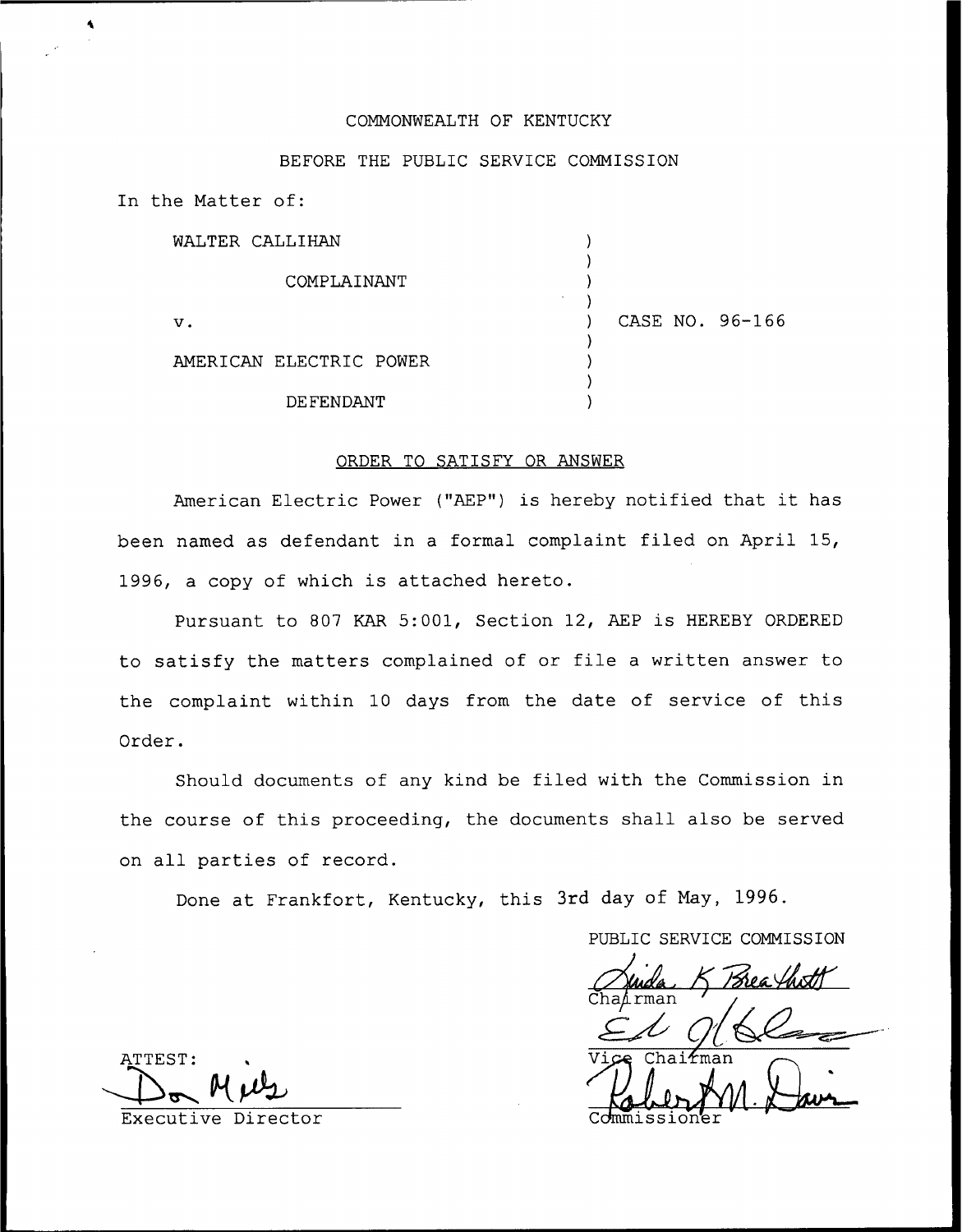$B.\mathcal{D}$ 

PECEI APR 15 1991

PUBLIC SERVICE<br>COMMISSION

#### COMMONWEALTH OF KENTUCKY

#### BEFORE THE PUBLIC SERVICE COMMISSION

In the Matter of: alle Callehan ) ) **COMPLAINANT**  $910 - 166$ ) VS. ) ) American Electric ) ) (Name of Utility) ) DEFENDANT ) <sup>C</sup> 0 <sup>M</sup> <sup>P</sup> <sup>L</sup> <sup>A</sup> I <sup>N</sup> <sup>T</sup> The complaint of  $/$  Valley Callehor respectfully shows:  $(Your$  $Full$  Name (Your Full Name) (a)  $P.d.$  Box 17 Conslitte Key 4121 Comercian Stectue Co. (b) Cahland Ky *R*<br>ditional<br>difice<br>dificearl (c) That:  $\frac{\partial n}{\partial s}$  about  $\frac{\partial n}{\partial t}$ ,  $\frac{\partial n}{\partial t}$ ,  $\frac{\partial n}{\partial s}$  (Dalter the *Milly and Elearly*, *Caelchan) Ubnf fi*  $\frac{1}{\sqrt{2}}$ Caelcha facts Concruen Electric C. to set reconnected

Continued on Next Page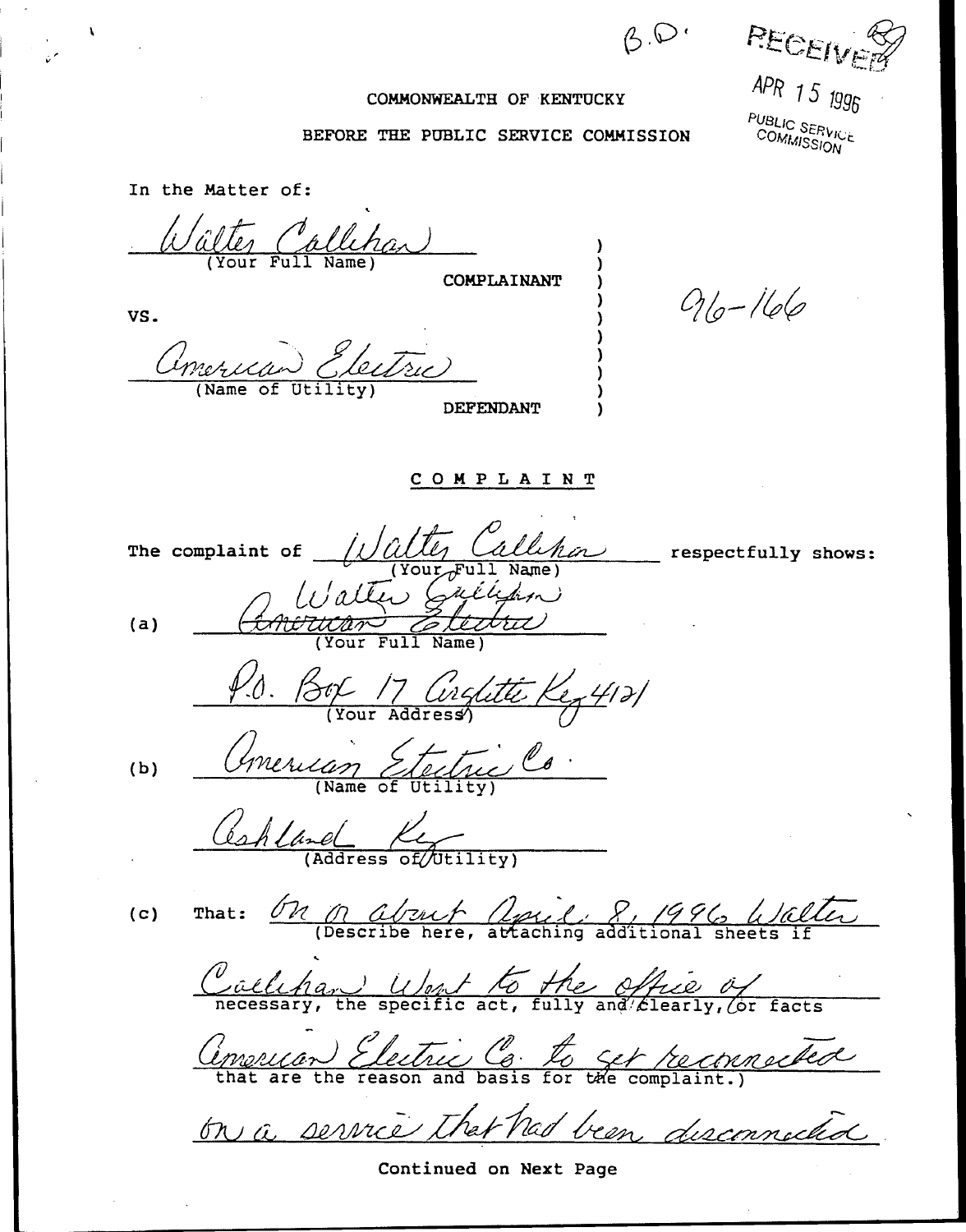Formal Complaint

(Your Name) f, VS (Utility Name) /

Page 2

of

Tinde Wright delived Callinar that te would have to Mer re unied have to depp / of work to be done and demanded walter of work Callehan Cet another inspection atthough ran Ger another inspective Wherefore, complainant asks  $\mathcal{L}$ hef  $\mathcal{L}$ (Specifically state the ("moresated and the electric power be lurned on with a "50" dollars poit DO the defendant may open  $\frac{1}{\sqrt{1-\frac{1}{\sqrt{1-\frac{1}{\sqrt{1-\frac{1}{\sqrt{1-\frac{1}{\sqrt{1-\frac{1}{\sqrt{1-\frac{1}{\sqrt{1-\frac{1}{\sqrt{1-\frac{1}{\sqrt{1-\frac{1}{\sqrt{1-\frac{1}{\sqrt{1-\frac{1}{\sqrt{1-\frac{1}{\sqrt{1-\frac{1}{\sqrt{1-\frac{1}{\sqrt{1-\frac{1}{\sqrt{1-\frac{1}{\sqrt{1-\frac{1}{\sqrt{1-\frac{1}{\sqrt{1-\frac{1}{\sqrt{1-\frac{1}{\sqrt{1-\frac{1}{\sqrt{1-\frac{1}{\sqrt{1-\frac{1}{\sqrt{1-\frac{1$ small produce stand and a <u>Le province.</u>  $D$  and  $\frac{D}{2}$  it is the contract of  $\frac{D}{2}$  denoted at  $\frac{D}{2}$  (Your Gty) 2 19 G  $724c$ (Month (Your Signature)

(Name and address of attorney, if any)